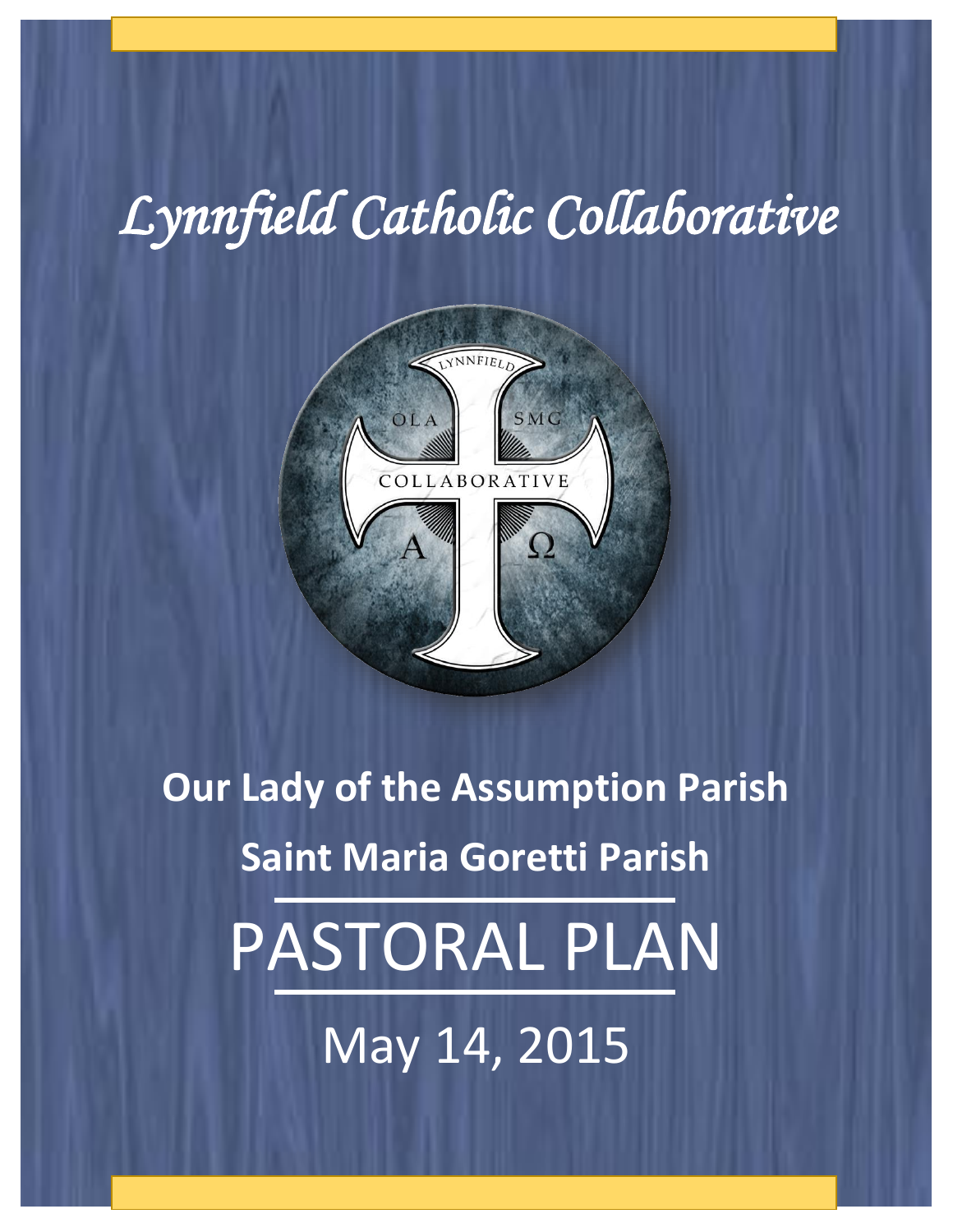Our Lady of the Assumption  $\theta$ 17 Grove Street 112 Chestnut Street Lynnfield, MA 01940 **Lynnfield**, MA 01940

P. 781.598.4313 F. 781.598.0055

May 14, 2015

His Eminence Seán Cardinal O'Malley, OFM Cap. Pastoral Center Archdiocese of Boston 66 Brooks Drive Braintree, MA 02184-3839

Your Eminence:

It is a pleasure and an honor to present you with the Pastoral Plan for the Catholic Community of Lynnfield. This plan represents months of consultation and prayerful deliberation among members of the faithful of our two parishes and parochial school. We are very grateful for the hard work of our talented team of writers, and for the able assistance of representatives of the Pastoral Center and the Catholic Leadership Institute in putting this plan together. We think our plan has deep roots in the soil of *Disciples in Missio*n, and once implemented promises to bear much fruit*.* This plan will undoubtedly be a valuable resource for us as we labor to build up our community of faith through a greater focus on effective evangelization and a more intentional discipleship on the part of our members.

The Catholic Community of Lynnfield is blessed and privileged to be in Phase One of the new Collaborative model of parish life. We are especially grateful to you for your pastoral leadership and support.

Sincerely Yours in Christ,<br> $FL \cdot \text{Paul } \in \text{Ritt}$ 

Rev. Paul E. Ritt Pastor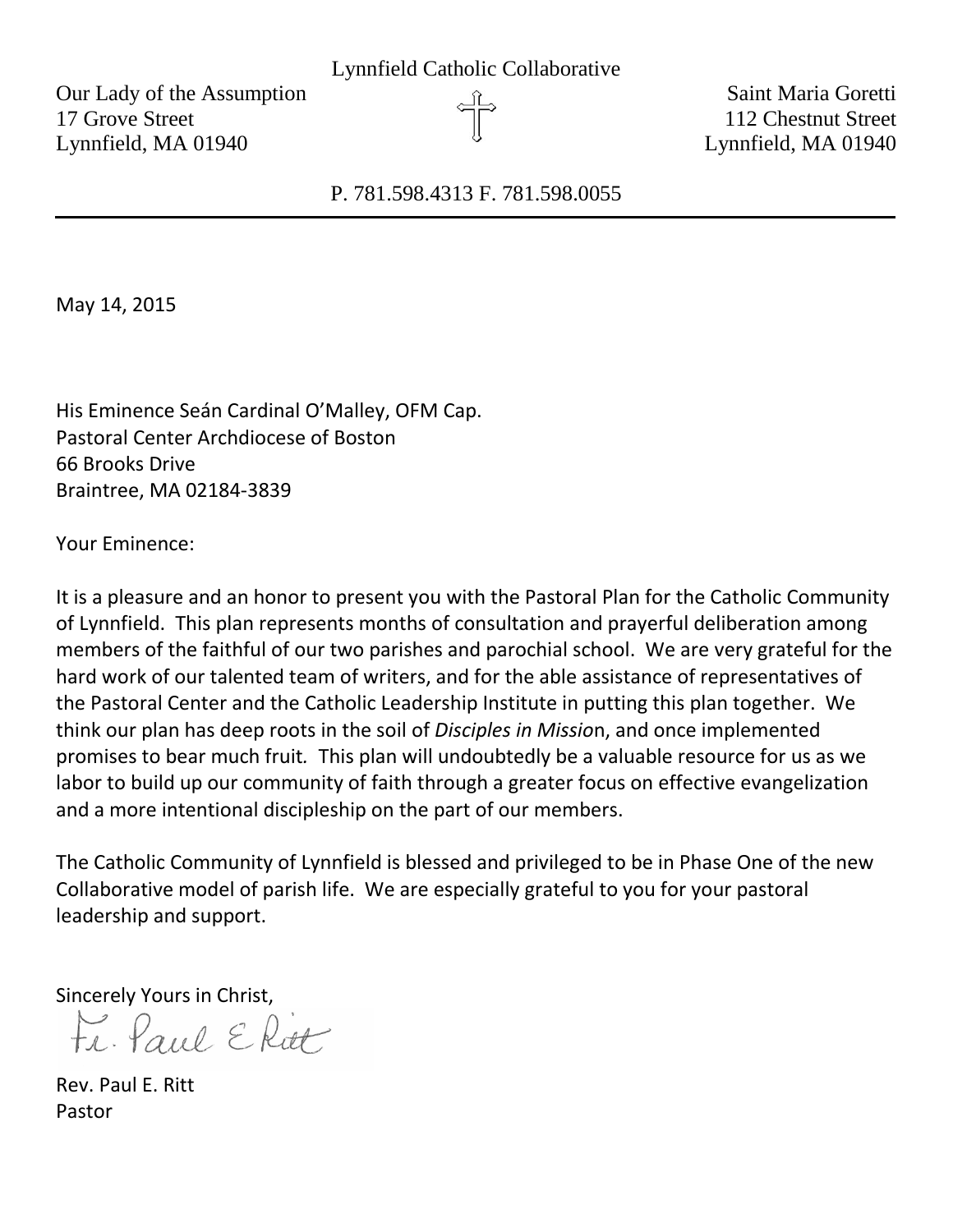# *The Local Pastoral Plan for the Lynnfield Catholic Collaborative 2015-2018*

"The parish is where the Church lives. Parishes are communities of faith, of action, and of hope. They are where the gospel is proclaimed and celebrated, where believers are formed and sent to renew the earth. Parishes are the home of the Christian community; they are the heart of our Church."

> *National Conference of Catholic Bishops Communities of Salt and Light: Reflections on the Social Mission of the Parish*

#### Our Collaborative Purpose

The purpose of the Lynnfield Catholic Community is to welcome all in brotherly love; to build up the community of believers and to lead all members to a deeper relationship with Christ our Savior.

#### The Values that Guide Our Community

*Authentic -* Living as the people God created us to be by being truthful, genuine, and sincere in all actions and communications; to be true witnesses of Christ. We live out this value in the following ways:

- Being humble; acknowledging our imperfections and limitations; showing our willingness to seek help to grow in faith, knowledge and experience.
- Promoting a culture of mutual trust and respect by exhibiting trust and respect to those whose ideas and opinions differ from our own.
- Offering all who enter our church a warm and hospitable environment; the stranger becomes cherished guest through the actions of parishioners, including all greeters, ushers, and clergy with an opportunity to welcome one another.

*Love* **-** As a community, we embrace all; no matter what gender, ethnicity, social standing, and ages with nonjudgmental words and actions in the example of Jesus Christ. We live out this value in the following ways:

- Proclaiming the gospel with a meaningful, relevant message that inspires us to live out the Church's mission every day.
- Gathering members of the faith community to feed the hungry, clothe the naked, shelter the homeless, comfort the grieving, pray with the imprisoned and care for the sick with love and compassion.
- Supporting a sense of belonging by walking side by side with people on their faith journey, meeting people where they are.
- Providing a safe haven where we can give powerful witness about our church experience as co-workers in the Vineyard.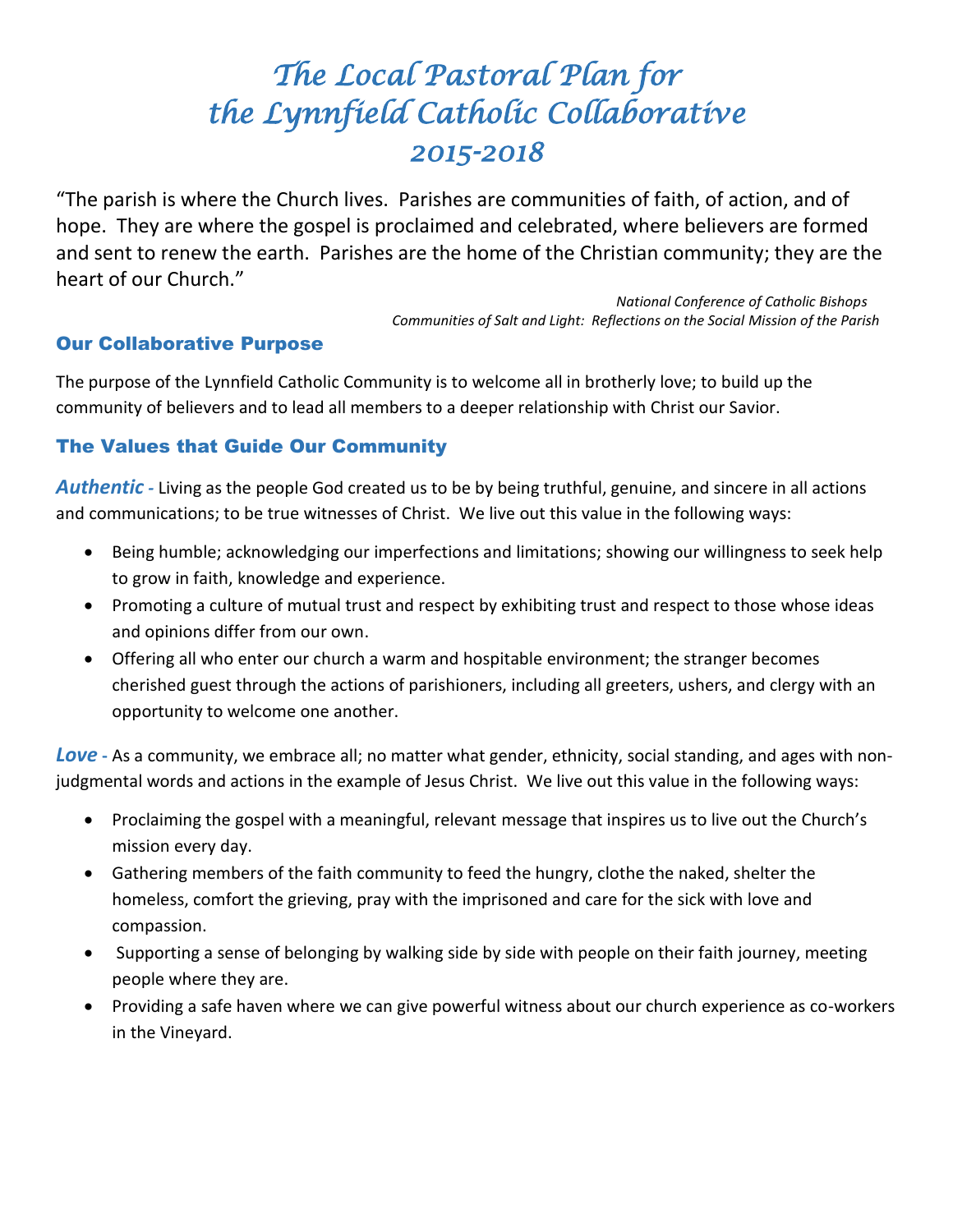*Unity* **-** Living in a condition of harmony and community centered in Christ. We live out this value in the following ways:

- Providing opportunities to gather for small group faith sharing.
- Inviting parishioners to live out their Baptismal call; to use their gifts to serve one another through ministry opportunities.
- Gathering people for study, outreach, education, formation and fun.
- Offering pastoral care programs that respond to the everyday needs of individuals and families in crisis.

#### Our Collaborative Vision

When we implement our Pastoral Plan, our Eucharistic celebrations will be filled with disciples. Social justice and stewardship will be practiced daily, a culture of vocations will produce priests from within our community, and our parishes will be vital centers for bringing the Good News to all. Our Catholic school will continue to offer a superior educational experience within a nurturing environment rooted in the Catholic faith. Each parish will maintain its distinct identity and integrity, while broadening our parishioner base and welcoming those from our neighborhoods who are missing today. Our shared financial support will create healthy buildings and facilities that will support the ongoing mission that Christ has entrusted to us.

#### Our Collaborative Priorities for 2015-2018

Over the next three years, the priests, deacons, lay staff and parishioners of the Lynnfield Collaborative will focus our efforts on the following three pastoral priorities and associated goals in order to fulfill the mandate of *Disciples in Mission* and foster the New Pentecost in our local church.

# **Priority #1:** *Build the Weekend Experience*

- Goal: Build up the adult choir from 20 to 40 members and the children's choir from 8 to 20 members to better engage and encourage the assembly to sing and to elevate the worship experience.
- Goal: To increase Mass attendance by 100 families among Our Lady of the Assumption School, and Our Lady of the Assumption and Saint Maria Goretti Faith Formation families.

# **Priority #2:** *Develop a Communications Strategy*

- Goal: Create a Digital Media Ministry.
- Goal: To raise funds for the purchase of electronic message boards that deliver parish news in a creative and inviting way to passersby and individuals who otherwise have no contact with our churches.

# **Priority #3:** *Establish Lifelong Faith Formation*

- Goal: Establish a Vocations Committee to promote an ongoing culture of vocations to the diocesan priesthood.
- Goal: Develop two new adult faith formation programs annually.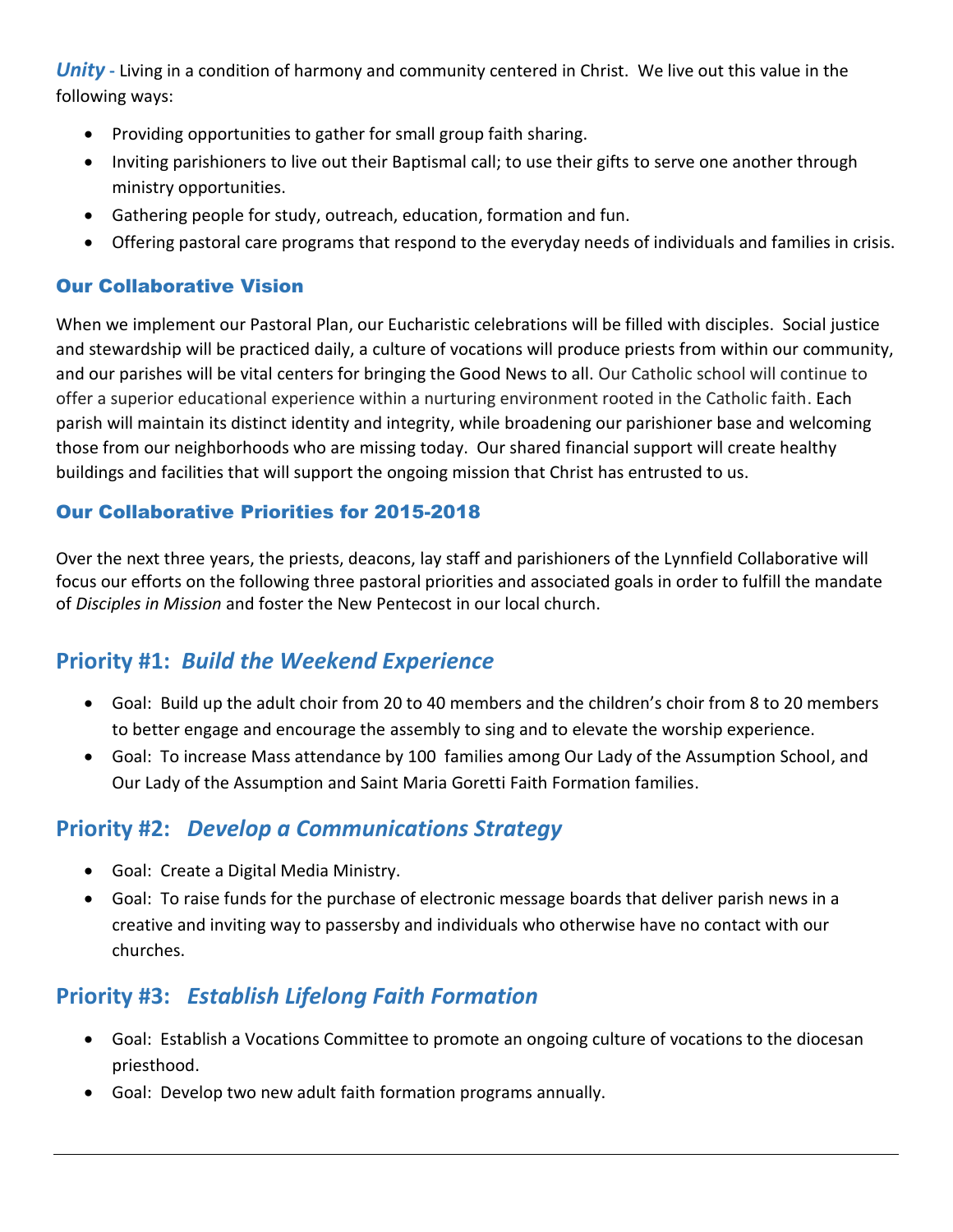# *Year 1: July 1, 2015—June 30, 2016 Priority #1: Build the Weekend Experience*

#### The rationale for this priority is:

"The New Evangelization places a special emphasis on welcoming back to the Lord's Table all those who are absent, because they are greatly missed and needed to build up the Body of Christ."

*Disciples Called to Witness: The New Evangelization, p.3*

## **Goal: Build up the adult choir from 20-40 members and the children's choir from 8-20 members to better engage and encourage the assembly to sing and to elevate the worship experience.**

The rationale for this goal is:

*"By its very nature song has both an individual and a communal dimension…it is no wonder that singing together in church expresses so well the sacramental presence of God to his people." Sing to the Lord, # 2*

*"When a parish is worshiping God together through song, in a sincere and selfless way, it is transformative."* White and Corcoran*, Rebuilt (Notre Dame, IN: Ava Maria Press, 2013) 105.*

Some of the milestones and strategies that will aid in the fulfillment of this priority are:

- o Recruit
	- A. Students from our Parish Faith Formation Programs
	- B. Students from Our Lady of the Assumption Catholic School
	- C. Students from our local public schools
	- D. Adult and youth musicians and instrumentalists
	- E. Adults and youth from our weekend liturgies
- o Events
	- F. Host a 'Choir Open House'
	- G. Invite a choir member to give a witness talk at selected Masses
	- H. Invite the choir of a neighboring parish to sing at one or several of our Masses
	- I. Invite the choir of a neighboring parish to sing at one or several of our Masses
	- J. Host an annual Christmas Concert
	- K. Arrange a visit to see a renowned choir
	- L. Provide a weekend retreat experience for all choir members

M. Invite choir members to participate in the Lynnfield Ecumenical Thanksgiving Service in November

N. Arrange a pilgrimage to Rome for the combined choirs of the Lynnfield Collaborative to sing at Santa Maria della Vittoria, the Titular Church of His Eminence Sean P. Cardinal O'Malley

O. Provide workshops on the varied uses of musical forms such as ostinato refrains, call and response, song translations and bilingual or multilingual repertoire, i.e. Latin

o Other

P. Publicize our need for choir members through the parish website, bulletin and other electronic and print means.

- Q. Repair our church organ or purchase another.
- R. Designate and design an acoustical space in the church for the expanded choir.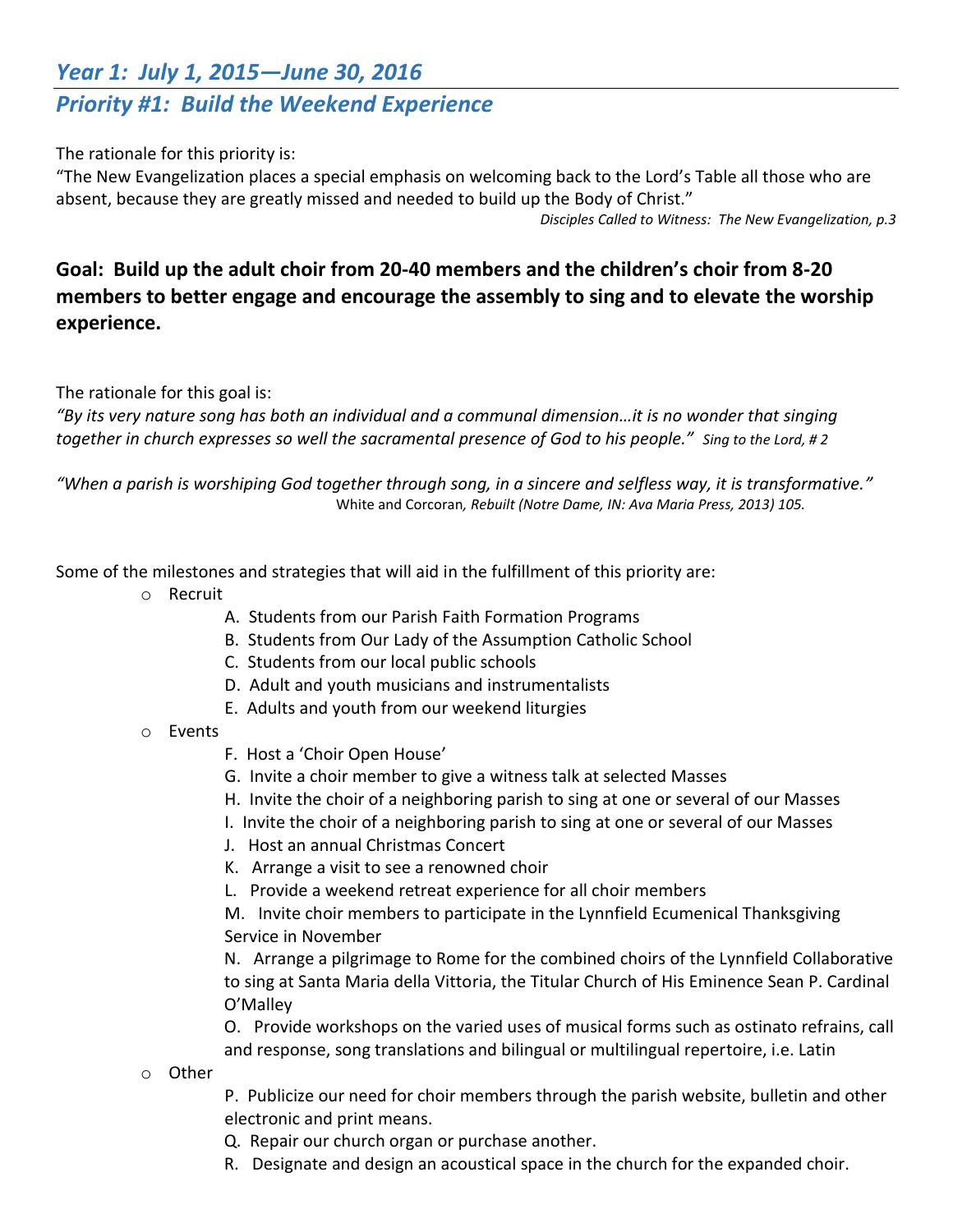- S. Purchase additional musical instruments to enhance worship
- T. Purchase contemporary liturgical music books
- U. Post video of Choir singing on YouTube

#### **Goal: To increase Mass attendance by 100 families among Our Lady of the Assumption School families and the Faith Formation families from Our Lady of the Assumption and Saint Maria Goretti.**

The rationale for this goal comes from:

"…the new evangelization is a summons addressed to all and that it is carried out in three principal settings. In the first place, we can mention the area of *ordinary pastoral ministry*, which is "animated by the fire of the Spirit, so as to inflame the hearts of the faithful who regularly take part in community worship and gather on the Lord's Day to be nourished by his word and by the bread of eternal life." In this category we can include those members of the faithful who preserve a deep and sincere faith, expressing it in different ways, but seldom taking part in worship. Ordinary pastoral ministry seeks to help believers to grow spiritually so that they can respond to God's love ever more fully in their lives…the Church, in her maternal concern, tries to help them experience a conversion which will restore the joy of faith to their hearts and inspire a commitment to the Gospel."

Apostolic Exhortation *Evangelii Gaudium* of the Holy Father, Pope Francis, #15

Some of the milestones and strategies that will aid in the fulfillment of this priority are:

o Recruit

A. In collaboration with the principal and staff, Our Lady of the Assumption School children to serve in various liturgical ministry positions, i.e. greeters, etc.

- B. In collaboration with the Coordinators of Faith Formation, children to serve in various liturgical ministry positions, i.e. gift bearers, etc.
- C. Parents and children to participate in Children's Liturgy of the Word
- D. Families to host coffee and donuts following all Family Masses
- o Prayer
	- E. Opportunities to pray publicly for our Catholic school, faculty, students and administrators in our weekly Universal Prayers
	- F. Opportunities for Eucharistic Adoration following Mass
	- G. Creating a deeper sense of prayer during Mass
- o Other
- H. Dedicate a portion of the parish bulletin to OLA School News
- I. Dedicate a portion of the parish bulletin to OLA and SMG children's faith formation news
- J. Invite OLA teachers and administrators to give witness talks
- K. Invite catechists from faith formation programs to give witness talks
- L. Develop a rotating schedule of children's homilies and Children's Liturgy of the Word at the Family Mass at both parishes
- M. Dedicate space on our website specifically for children of our parishes as they live out our mission
- N. Schedule faith formation classes and events around Mass
- O. Outreach to visitors and newcomers at Sunday Mass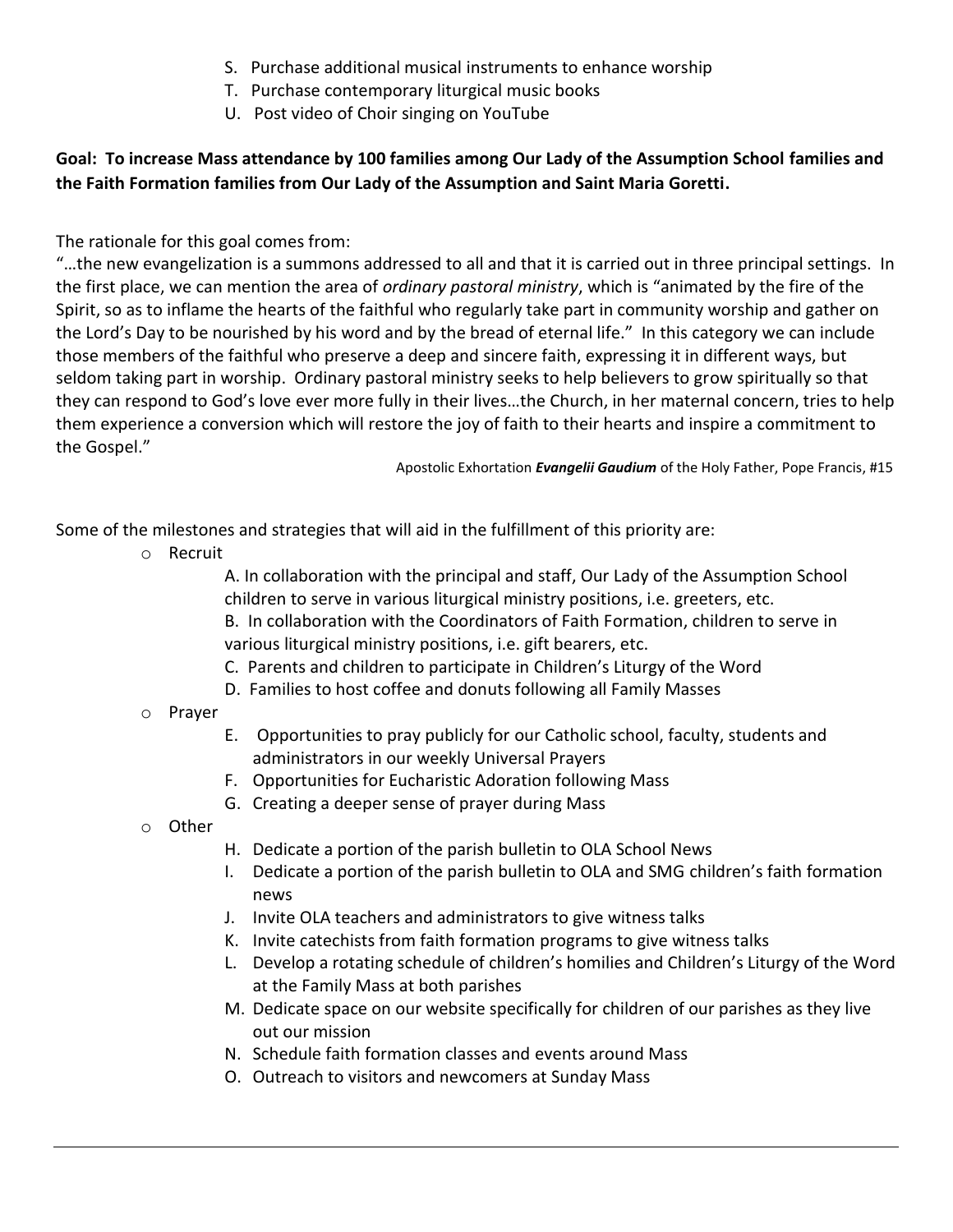# *Year 2: July 1, 2016—June 30, 2017*

# *Priority #2: Develop a Communications Strategy*

The rationale for this priority is:

"The first Areopagus of the modern age is the world of communication, which is unifying humanity and turning it into what is known as a "Global village." The means of social communication have become so important as to be for many the chief means of information and education, of guidance and inspiration in their behavior as individuals, families and within society at large." *Redemptoris Missio* #37

"For this reason the effective use of mass media has become essential for evangelization and catechesis." *Aetatis Novae* #11

#### **Goal: Create a Digital Media Ministry.**

The rationale for this goal is:

"In addition to the numerous traditional means used in catechesis, all the various instruments of mass media should be employed to proclaim the Gospel message." *National Directory for Catechesis p. 106*

Some of the milestones and strategies that will aid in the fulfillment of this priority are:

- o Create/Develop
	- A. Create a Communications Committee and recruit members
	- B. Develop a communications plan to better utilize all methods of communications; electronic, digital media and print
	- C. Create a more visually appealing and user friendly website
	- D. Create Lynnfield Catholic Community blog
	- E. Brand our church; creating and communicating its unique identity
- o Other

F. Purchase equipment to allow for live streaming in the nave of the church and both parish halls

G. Reformat our parish bulletins

H. Send seasonal postcards from the Lynnfield Catholic Community to all households in the greater Lynnfield area to publicize Mass schedules and parish events especially during the Advent and Lenten season

I. Write articles about parish events for submittal to local newspapers for those who prefer printed news

J. Improve the sound system in both churches

o Web

- K. Encourage web traffic to our website and monitor number of views
- L. Place a link to Pope Francis' weekly message on our website
- M. Video stream personal witness stories to be played before Mass
- N. Place a link on our website to Cardinal Sean's blog
- O. Begin Live streaming of our weekend Masses from our website

P. Video stream modeling and witness from those involved in the Rite of Christian Initiation of Adults

Q. Provide a link on our website to USCCB website and digital bible

R. Provide workshops for Leadership Team, volunteers and catechists to be trained in all digital and electronic communications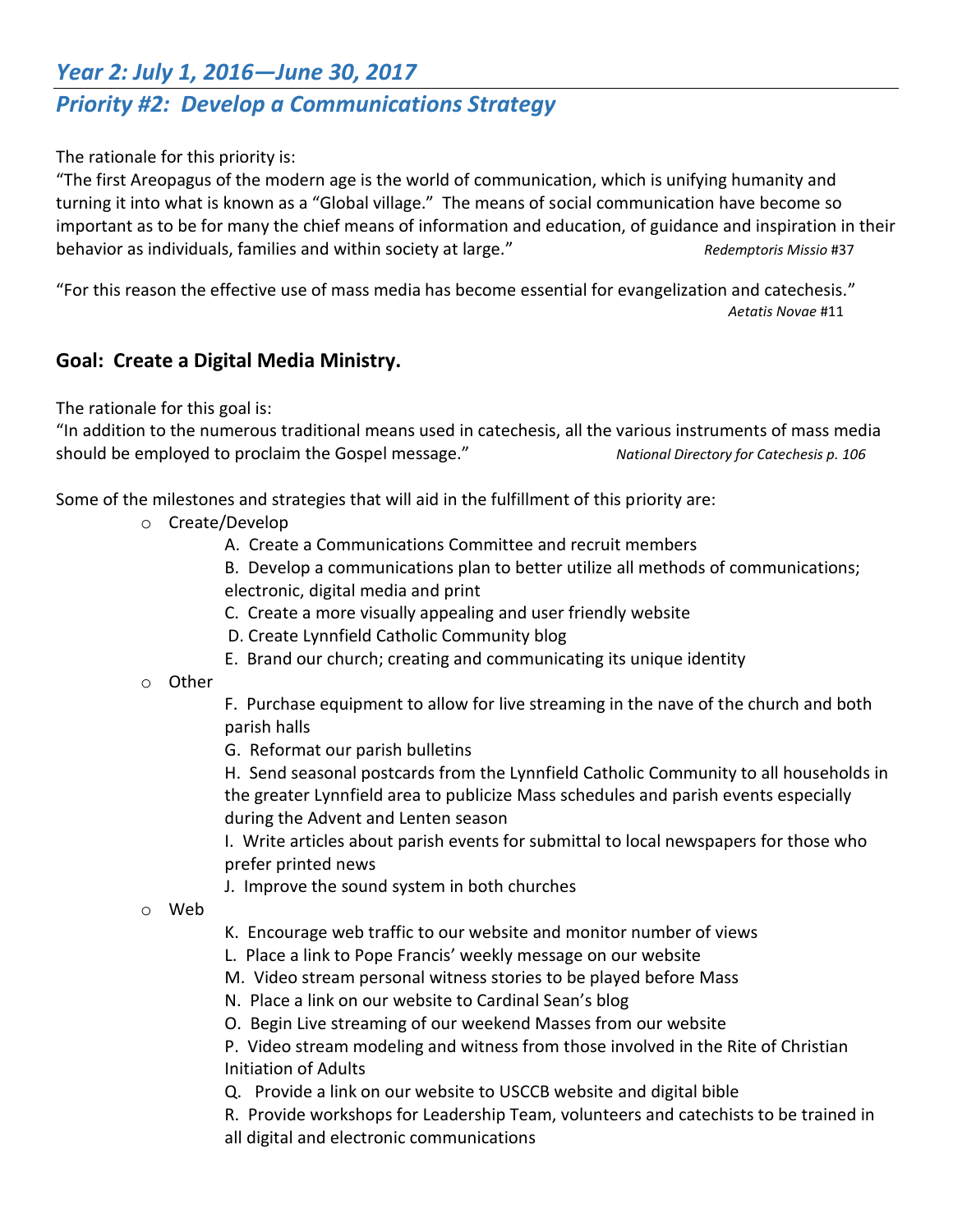# **Goal: To raise funds for the purchase of electronic message boards that deliver parish news in a creative and inviting way to passersby and individuals who otherwise have no contact with our churches.**

The rationale for this goal is:

"It is also necessary to integrate that message into the "new culture": created by modern communications…since the "new culture" originates not just from whatever content is eventually expressed, but from the very fact that there exist new ways of communicating…with new techniques…" *Redemptoris Missio # 37 Pope John Paul II* 

Some of the milestones and strategies that will aid in the fulfillment of this priority are:

- A. Complete a feasibility study
- B. Obtain municipal codes and regulations for outdoor electronic message signs.
- C. Obtain necessary town permits
- D. Develop a fundraising strategy
- E. Develop a plan for collecting information and discerning what material will appear on the message board and for what duration
- F. Encourage and provide opportunities to make Public Service announcements.
- G. Publicize all parish events, Mass times, collations, dinners, family festivals, etc. using this means of communication. (Also to be considered; wedding and funeral information)
- H. To invite individuals/families for whom the church has no current communication to worship with us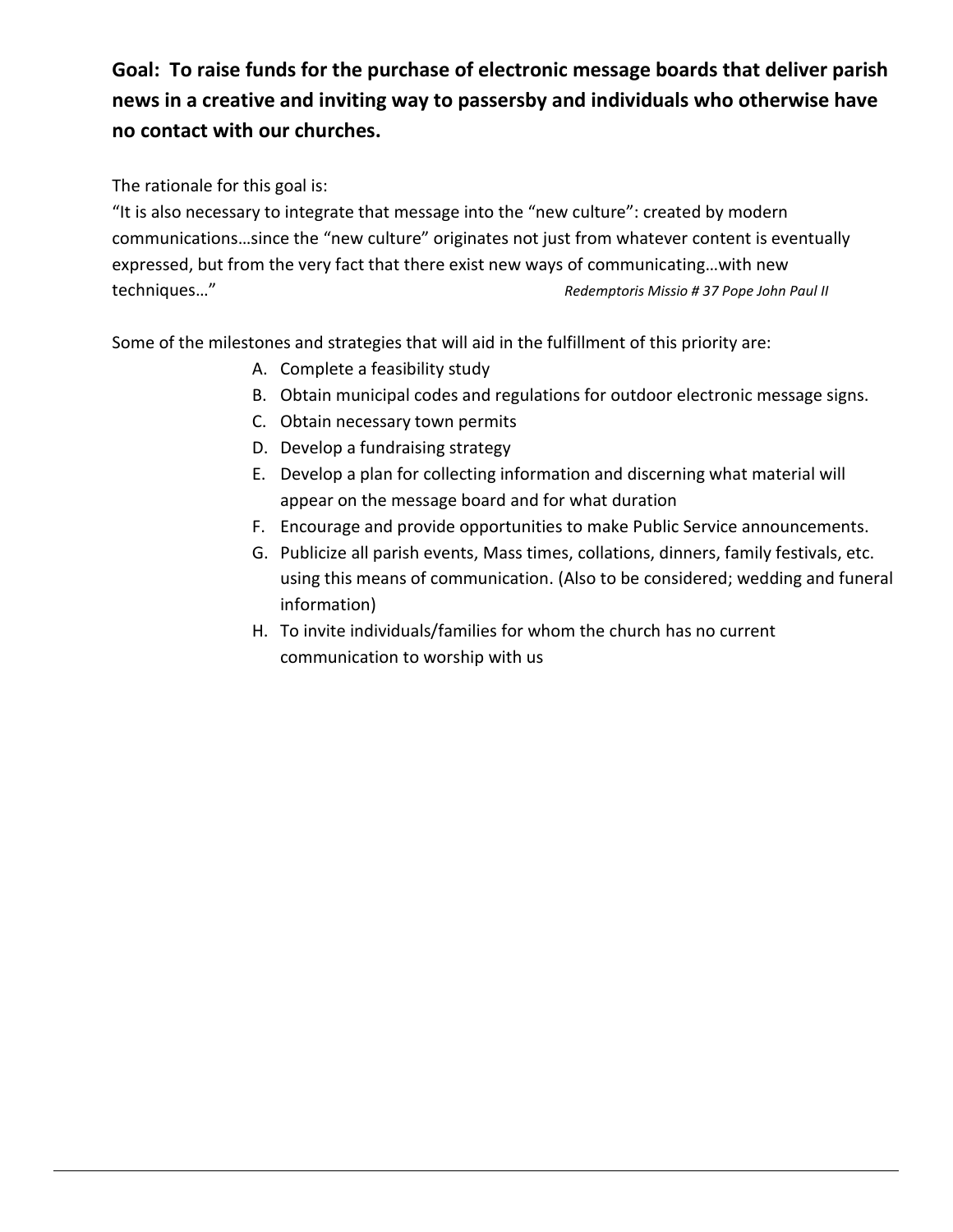## *Year 3: July 1, 2017—June 30, 2018*

# **Priority #3:** *Establish Lifelong Faith Formation*

#### The rationale for this priority is:

"Catechesis for those who have received the sacraments of initiation goes beyond that which was provided by initiatory catechesis. It serves the continuing conversion and ongoing formation of those who have been initiated into the faith. Such continuing conversion and ongoing formation are the responsibility of the whole Catholic community and occur most fruitfully within the community. Ongoing catechesis fosters the growth of a more mature faith in the members of the community. It aims to make each person's faith 'living, explicit and active…enlightened by doctrine.' Ongoing catechesis is "a lifelong process for the individual and a constant and concerted pastoral activity of the Christian community."

*National Directory for Catechesis,#19, E. p.58-59* "…bring about (through formation) in all Catholics such an enthusiasm for their faith that, in living their faith in Jesus, they freely share it with others." *Go and Make Disciples, USCCB p. 17*

### **Goal: Establish a Vocations Committee to promote an ongoing culture of vocations to the diocesan priesthood.**

The rationale for this goal is:

"The collaborative pastoral plans will address vocation recruitment within the parishes of the collaborative – especially to the priesthood, with emphasis on the use of prayer in this work, the discernment and identification of candidates, and the mentoring of candidates in the recognition and acceptance of their vocations." *Disciples in Mission, p. 6, # 10.d.*

"Catechesis concerning the Sacrament of Holy Orders should be provided for all the faithful so that they may have a clear understanding that bishops, priests, and deacons are called by Christ and, through sacramental ordination, are empowered to minister in his name and in the name of the Church. It emphasizes the intimate connection between the ministerial priesthood and the common priesthood of the faithful. It encourages support for bishops, priest, and deacons so that they may remain faithful to their call and be effective in their ministry. It includes prayer for those in Holy Orders and for new vocations to the ordained ministry… provides opportunities for young men to consider the call to the ministerial priesthood."

*National Directory for Catechesis p. 140*

Some of the milestones and strategies that will aid in the fulfillment of this priority are:

- o Create
- A. Create a Vocations Committee Task Force and recruit members from both parishes
- B. Create a one month collaborative-wide initiative, *'Pray for Vocations to the Diocesan Priesthood'* annual event
- C. Create and maintain a website blog, "A Day in the Life of a Priest…"
- D. Create/develop a lesson on vocations to the archdiocesan priesthood for all faith formation and catholic school classes beginning with Grade 5
- E. Initiate a Panel Discussion of Priests from the Diocesan priesthood to discuss and field questions about discerning priesthood, seminary life, Baptismal call, Servanthood, etc.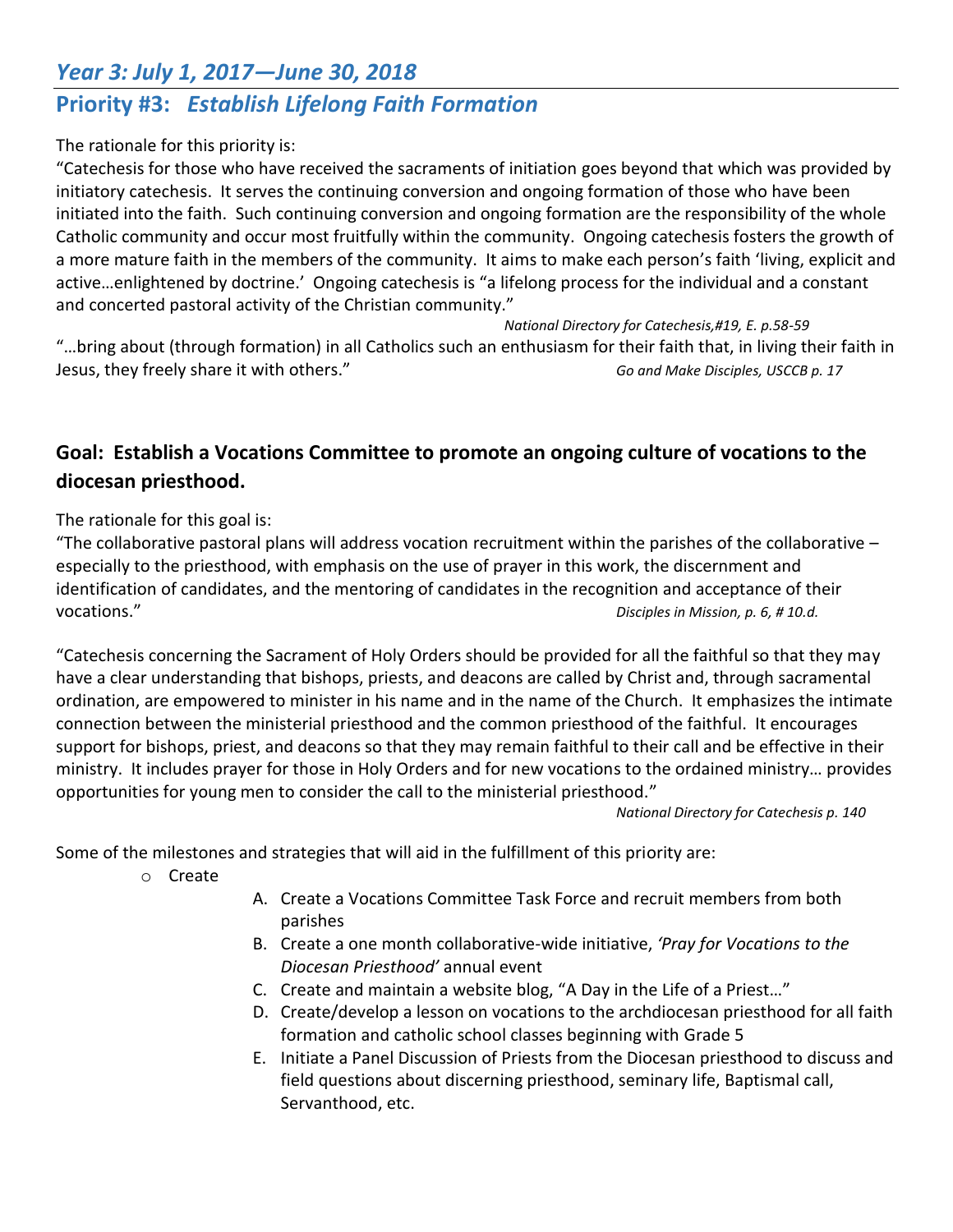- F. Create a program to educate and inform our faith communities about the "Adopt a Priest" apostolate, so as to encourage a layperson to pray for a bishop or diocesan priest daily
- G. Initiate a "Take a Seminarian to School" Day Program at Our Lady of the Assumption School
- H. Institute a 40 Hours for Vocations Program.
- I. Initiate a program of annual visits to a nearby seminary
- o Invite
- J. Invite 1-15 boys and young men to attend next year's St. Andrew Dinner
- K. Invite the Archdiocesan Director of Vocations to give a vocations talk to Confirmation students in both parishes
- L. Invite a seminarian to give a witness talk at selected Masses
- M. Invite a priest to speak about their vocational call at Masses in both parishes.
- N. To invite a member of the Serra Club of Boston to speak formally to parishioners at Mass or informally during coffee and donuts following Mass
- O. Invite and encourage participation among homeschooling families to attend; "*Homeschooling Family Gathering"* at St. John's Seminary for Mass, Vocation Talks and lunch
- o Prayer
- P. Institute the Vocation's Cross or Chalice Program with accompanying prayer cards for individuals, families, ministry and committee members, teachers and students
- Q. Purchase or make *Prayer for Vocations* cards for the assembly to pray at each Mass and to distribute to our youth at OLA Catholic School and OLA and SMG faith formation programs
- R. Purchase "Pray for Priests" magnets and distribute to all parishioners as a daily reminder of our need
- S. Make available to all parishioners our Monthly Prayer Requests for Priests calendars as a reminder to pray for our priests and to serve as a reminder of our need
- T. Begin a Holy Hours for Vocations annual event
- U. Share with our Rosary Group-- vocation meditation prayers for the Sorrowful, Joyful, Luminous and Glorious Mysteries
- V. Participate in the World Day of Prayer for Vocations
- o Other
- W. Collect funds to assist a seminarian in his formation
- X. Purchase and post Seminarian Posters
- Y. Encourage the Lynnfield Collaborative Book Club to read and discuss a book about the critical priest shortage and how we can support vocations to the priesthood in our parishes
- Z. Encourage catechists and Catholic School teachers to identify young men from their classrooms who demonstrate knowledge and love of theology, or who feel called, to consider the priesthood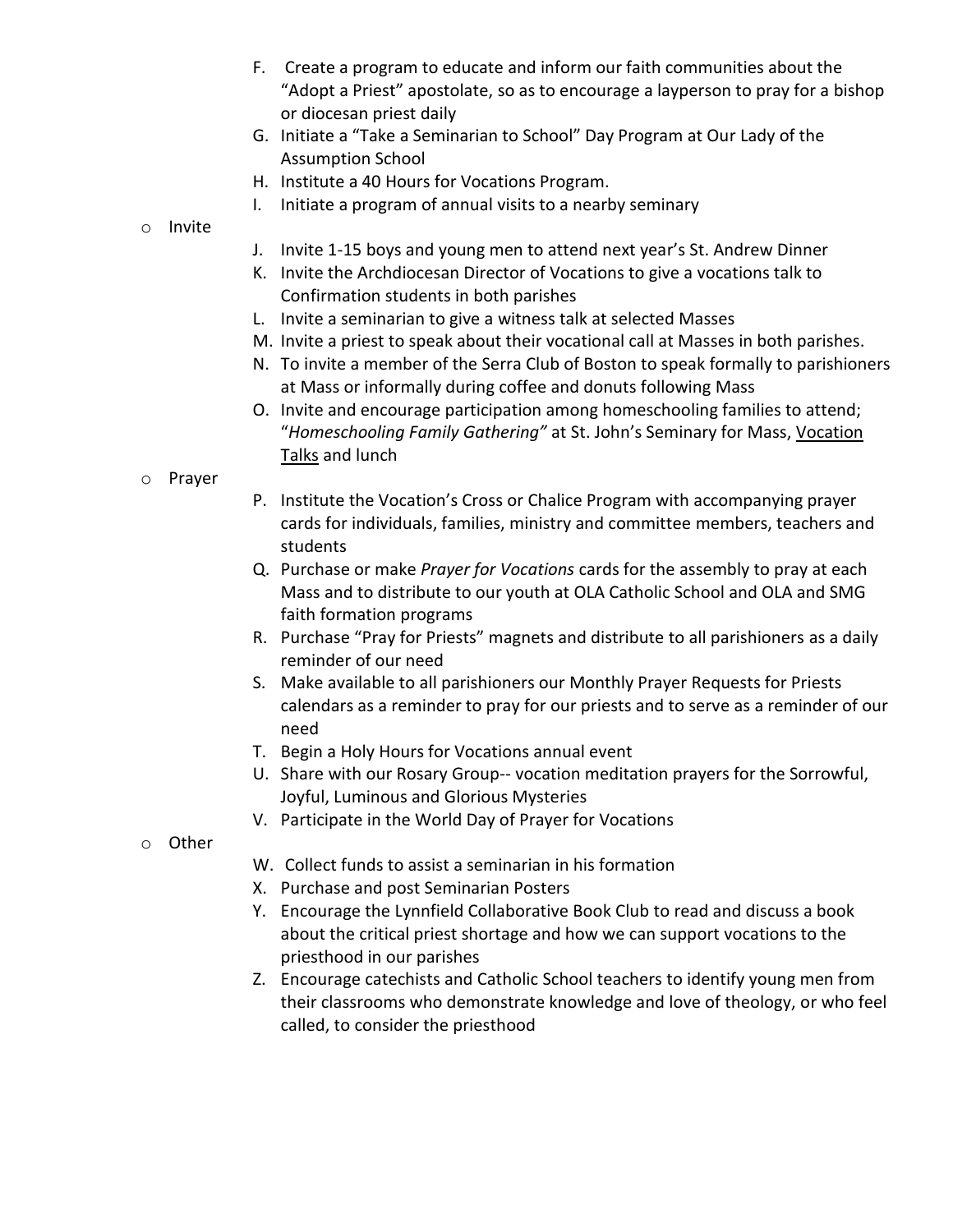### **Goal: Develop two new adult faith formation programs annually.**

The rationale for this goal is:

"The primary reason for adult catechesis—its first and essential objective—is to help adults themselves grow to maturity of faith as members of the Church and society. The *General Catechetical Directory* views adult catechesis as the summit of the entire catechetical enterprise, while, from another perspective, it stands at the center of the Church's educational mission." *Sharing the Light of Faith #40*

"Because of its importance and because all other forms of catechesis are oriented in some way to it, the catechesis of adults must have high priority at all levels of the Church. The success of programs for children and youth depends to a significant extent upon the words, attitudes, and actions of the adult community, especially parents, family, and guardians." *Sharing the Light of Faith #188*

"Adults are seen not just as the recipients of catechesis but as those who fulfill the mission of the church by giving witness to the good news in every setting in which they find themselves."

*Adult Catechesis in the Christian Community (Chicago, IL, Liturgy Training Publications 1996) p. 533*

Some of the milestones and strategies that will aid in the fulfillment of this priority are:

- o Create/Develop
	- A. Create an Advisory Board and recruit members to help develop programs and support lifelong faith formation
	- B. Create a Book Discussion Club to engage adults on current issues facing the church, spiritual classics and testimonials that inspire us to discipleship
	- C. Create intergenerational activities based on the liturgical calendar for Advent, Christmas, Lent, Easter and Pentecost so that parents and children are able to share in the same faith experience
	- D. Develop and build a "Growing Faith Project" resource around which small faith communities of many kinds can gather to both share faith and learn about the Church
	- E. Develop the practice of "The Question of the Week" in the parish bulletin, the website or as part of the mass announcements to help break into the texts of Scripture
	- F. Develop a program of regularly scheduled witness talks where parishioners can speak about their conversion experience and encounter with Christ at Mass, during committee and liturgical ministry meetings. Video-tape these talks and stream them before Mass begins or place a link on the website so people can watch
	- G. Create a special ministry to young adults in our parish and a prayer program for parents who have young adults in college
	- H. Create a Bereavement Ministry so adults in the community can participate in the ministry of consolation and to comfort those who mourn
- o Other
- I. Provide seasonal materials and resources yearly to the parents of children attending our Catholic school and our faith formation programs
- J. Offer adults non-retreat encounters such as Alpha for Catholics or RENEW, Life in the Spirit Seminars
- K. Offer parish-based retreats such as *Christ Renews His Parish* or *Koinonia*
- L. Recruit members (individuals or families) for the Saint Vincent DePaul Society so parishioners can join together to work for justice, locally or around the world
- M. Offer workshops on funeral planning, liturgical rites, history of the church, the Adult Catechism, Pastoral Care of the sick, the mission of the church, forms of prayer, etc.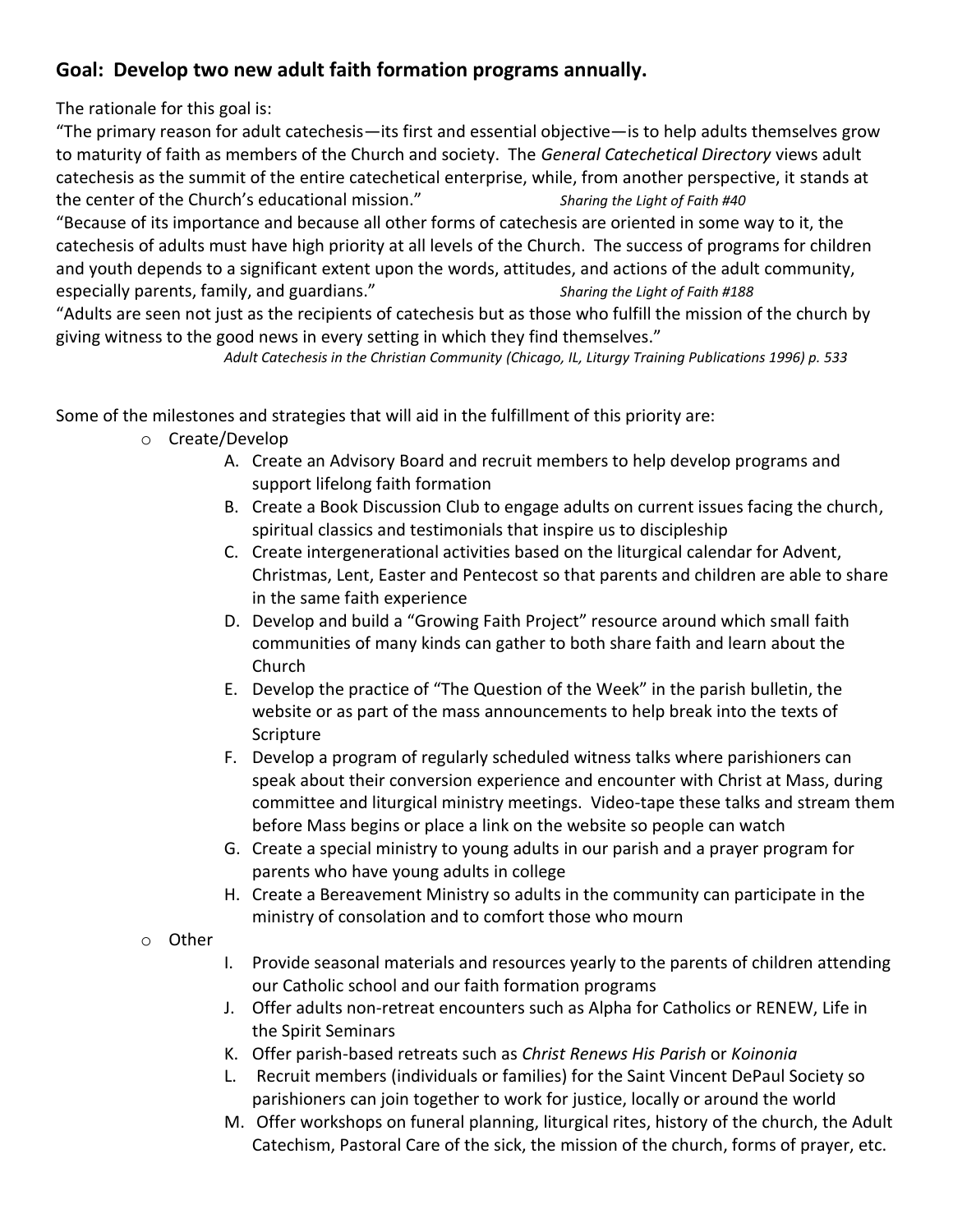- N. Prepare written and electronic resources on the scripture readings for parishioners to take with them when they leave Mass and be made available on our website
- O. Train Catholics for one-to-one evangelization and offer evangelization components in faith formation materials
- P. Continue the practice of offering an intergenerational three-day Lenten Mission
- Q. Recruit men for the Lynnfield Catholic Community Men's Prayer Group

# Collaborative Foundational Ministries

While focusing on our priorities, we will continue to attend to the areas of ministry that are ongoing in our parishes. Below is a list of some of the initiatives that we will seek to complete over the next three years.

#### **Education and Formation**

Over the next three years, we will seek to complete the following initiatives and activities in this area:

- a. Create a Youth Ministry Advisory Board by October 1, 2015
- b. Create three youth ministry activities/events aimed specifically at our seventh and eighth grade students by July 1, 2016
- c. Increase the student enrollment of Our Lady of the Assumption School from 310 to 330 by September 1, 2017

#### **Sacraments and Worship**

Over the next three years, we will seek to complete the following initiatives and activities in this area:

- a. Offer collaborative office services; i.e. mass cards, Mass Intentions on Sunday morning between Masses by September 13, 2015
- b. Begin a new program to identify newly Confirmed Youth who feel called to serve as Extraordinary Ministers of Communion or as Readers for our liturgies by November 1, 2016
- c. Offer an annual retreat experience for Liturgical Ministers by May 31, 2017

#### **Governance and Finance**

Over the next three years, we will seek to complete the following initiatives and activities in this area:

- a. Repair the network of leaking pipes at Saint Maria Goretti Church by November 30, 2015
- b. Repair and/or replace doors on Our Lady of the Assumption Church and the collaborative office building by September 30, 2016
- c. Repair or replace the roof on Our Lady of the Assumption Church by September 1, 2017

#### **Social Services and Outreach**

Over the next three years, we will seek to complete the following initiatives and activities in this area:

- a. Develop a partnership with *Haven from Hunger* and *My Brother's Table* by December 30, 2015
- b. Form a Stewardship Committee and recruit members by August 30, 2016

#### **Evangelization and Vocations**

Over the next three years, we will seek to complete the following initiatives and activities in this area:

- a. Create a pull down tab with content specifically related to vocations on our website by August 1, 2015
- b. Initiate a program of sending "check-in" cards to families of newly baptized babies within our parishes by June 1, 2016
- c. Create an Evaluation Committee to review progress on our pastoral plan by January 1, 2017